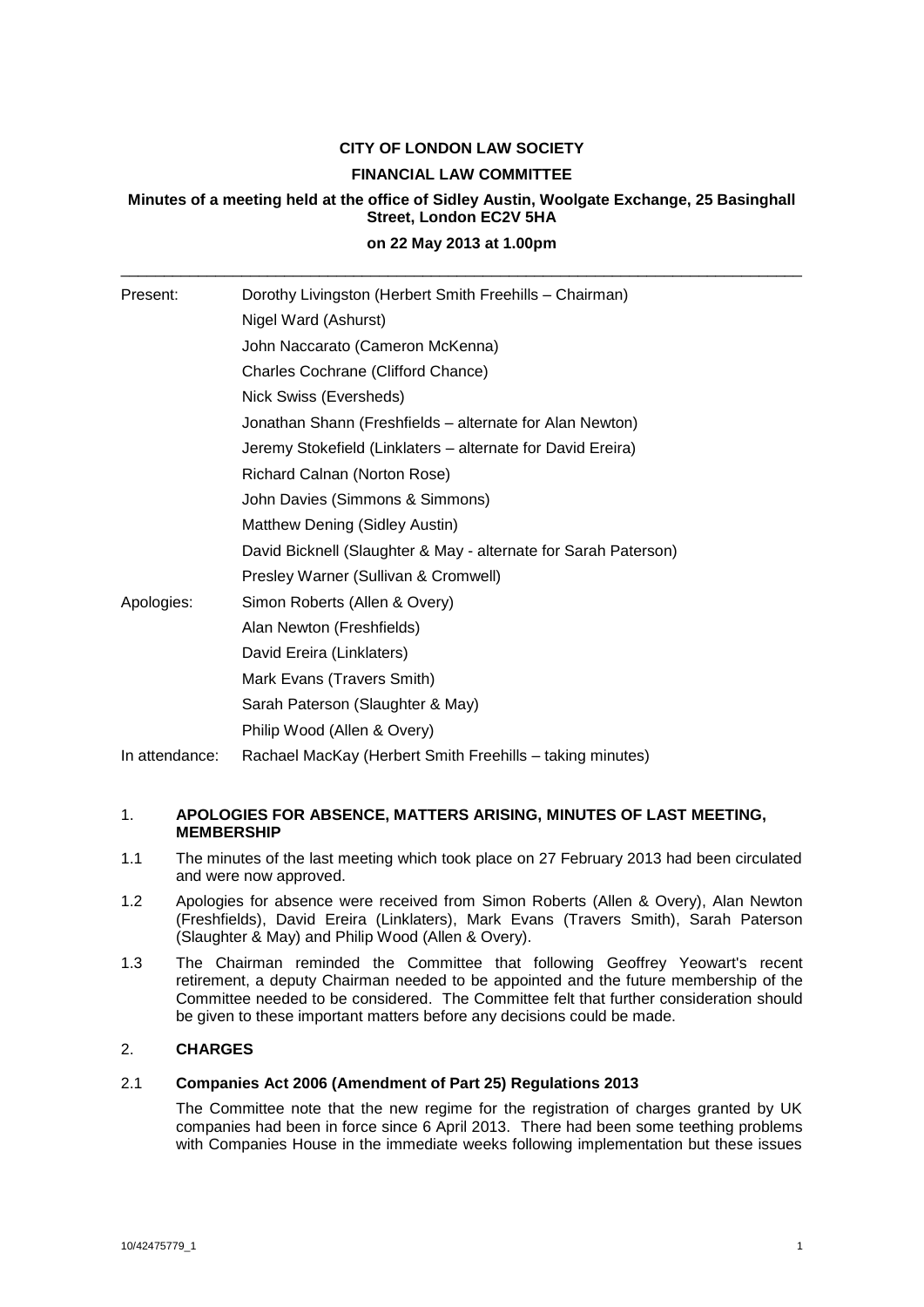had been resolved. It was noted that there was some uptake of the new web filing system to register charges but some users considered that it required considerable process changes to utilise prudently, so that there was also considerable continuing use of the paper based system. The Committee will continue to keep an eye on this topic.

#### 2.2 **Scottish Charges: implementation of the Bankruptcy and Diligence (Scotland) Act and charges over moveables**

In relation to implementation of floating charge aspects of the Bankruptcy and Diligence (Scotland) Act, there was nothing to report.

In relation to Scottish law charges over moveables, it was reported that the Scottish Law Commission are looking to update this archaic area of law.

#### 2.3 **Financial Collateral exceptions – work with FMLC**

Nothing to report.

#### 3. **SECURED TRANSACTION REFORM WORKING PARTY**

It was reported that the last working party meeting had taken place earlier in May which had identified two main issues requiring further consideration:

- the difficulties of characterising fixed and floating charges in view of case law both on the concept generally and in relation to the Financial Collateral Arrangements (No 2 ) Regulations and associated problems arising on insolvency;
- restrictions on assignments in contracts.

The next working party meeting would take place in June and would take forward the first of these issues.

### 4. **OPINION LETTERS WORKING PARTY**

The Committee was reminded that Geoffrey Yeowart was continuing to chair this working party for the time being and had been in discussion with the American Bar Association. Other than that, there was nothing to report.

#### 5. **PROTOCOL FOR DISCHARGING COMMERCIAL MORTGAGES – UPDATE ON WORK BY CLLS PROPERTY LAW COMMITTEE**

The general view was that the draft protocol for discharging commercial mortgages which the CLLS Property Law Committee had decided to try and formulate appeared less suitable for multi-party and multi-jurisdiction deals, and that the draft was in any event undergoing further revision at present.

#### 6. **FINANCIAL STABILITY**

#### 6.1 **EU Recovery and Resolution Directive proposal**

The Law Society Multi-Disciplinary working group and the FMLC were both continuing to comment to the EU and UK authorities on this proposal and the Committee continued to keep a watching brief.

#### 6.2 **Treasury/DBiS Banking Reform: Changes in Financial Services Act 2012, Financial Services (Banking Reform) Bill**

The Bill, which provides a "ring-fencing" mechanism for large retail banks, which is intended to insulate them and their customers from certain activities and make these banks easier to resolve, is in the nature of a framework. Statutory instruments will be key to understanding the impact of the measures and how they impinge on transactional work. Most issues are prudential or regulatory, but some important issues relate to practicality and the ability of ring-fenced banks to meet client needs in international financial transactions. The FMLC and the Law Society Committee are both active. There will be a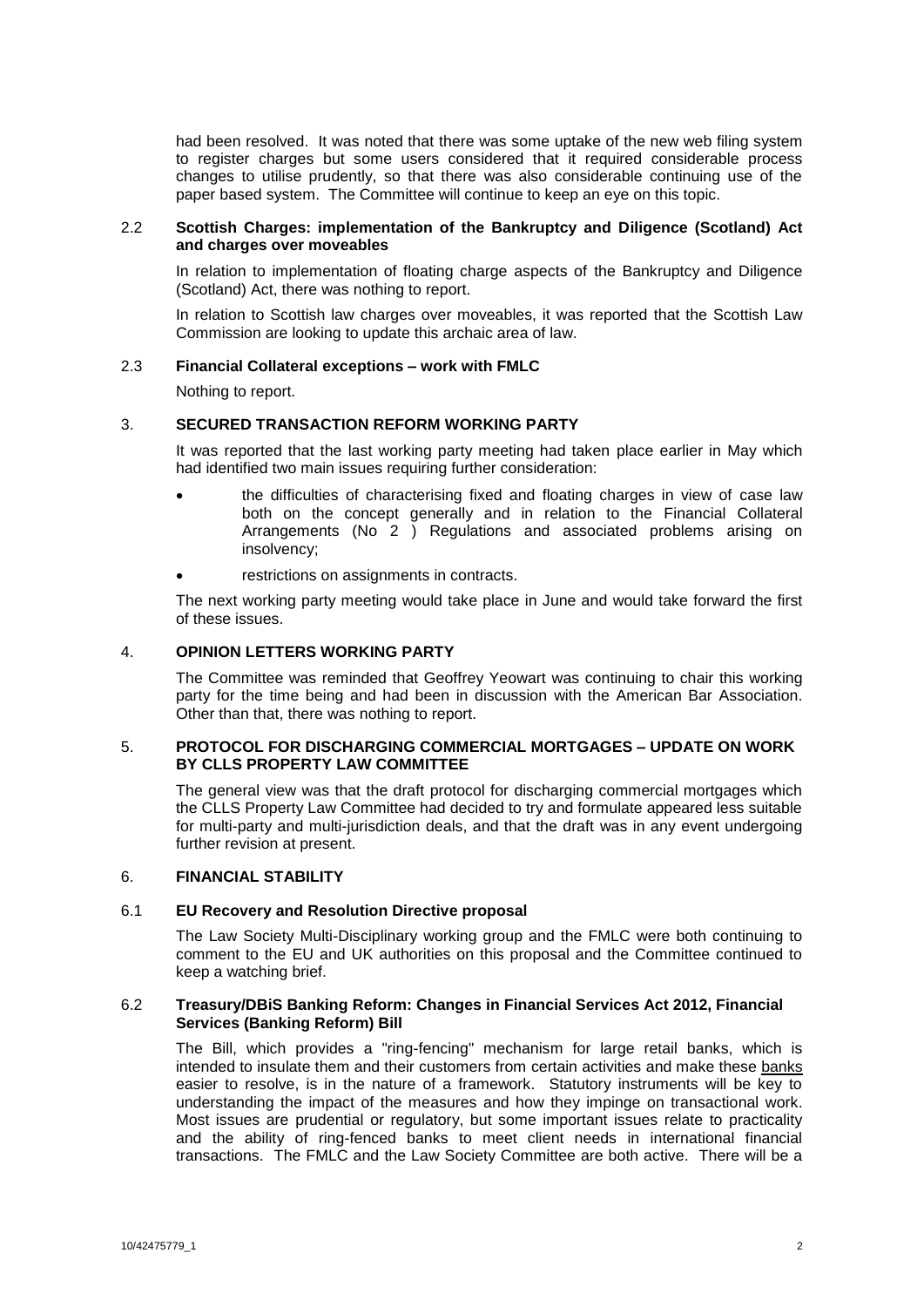consultation and draft subsidiary legislation over the summer and the Committees will consider whether to respond.

*Afternote: There is a consultation on four draft SIs which will close on October 9 th .*

#### 7. **INSOLVENCY**

#### 7.1 **European Commission proposals to amend the EU Insolvency Regulation**

It was noted that the UK has opted into negotiations on the proposals to amend the EU Insolvency Regulation and that the Committee had responded positively to the UK's consultation on the proposed reforms and whether the UK should opt in (See CLLS website).

#### 7.2 **Special Administration Regime for investment firms**

The Committee was reminded that Peter Bloxhams's report reviewing the investment bank special administration regime had been published on 23 April. A number of Committee representatives were due to meet with Mr Bloxham in June to provide comments and discuss the way forward.

#### 7.3 **Special Administration Regime proposals for payment and settlement systems**

The Committee was reminded that the Treasury had issued a consultation paper on 25 April 2013 which proposed extending the special administration regime to payment and settlement systems. The Committee felt that there was no pressing need to comment on these proposals as they did not at their present stage of development impact transactional work. However the Committee would keep a watching brief on developments and review draft SIs on this and other exclusions on the special administration regime as they emerged.

#### 8. **EUROPEAN ACCOUNT PRESERVATION ORDER PROPOSAL**

It was reported that according to the European Parliament forecast, an EP Committee vote at first reading was scheduled for 30 May and a first or single reading plenary session was scheduled for 9 September 2013. The UK was currently opted out, but participating in discussions. Other than that, there was nothing to report.

#### 9. **UK REVIEW OF EU COMPETENCIES**

The Committee was informed that the UK Government had announced a review of the balance of competences between the UK and the EU in July 2012. The review is an audit of what the EU does and how it affects government and the UK public.

It was noted that the civil justice competency was currently under review which was not of interest to the Committee, but that the Committee should keep a watching brief as future phases were likely to be relevant to banking.

#### 10. **ANY OTHER BUSINESS AND CLOSE**

#### 10.1 **Scottish bonds**

It was noted that this proposal had been put into abeyance until after the Scottish vote on independence scheduled to take place in September 2014.

*Afternote: Responses to consultation, including that of the Committee, have been published by HM Treasury. The Committee's response is also on the CLLS website.*

#### 10.2 **Scottish independence vote**

The Committee was reminded that the vote on Scottish independence was scheduled to take place in September 2014. It was noted that most questions currently being considered on the legal effect of Scottish independence, should it happen, were currently political, economic or EU related.